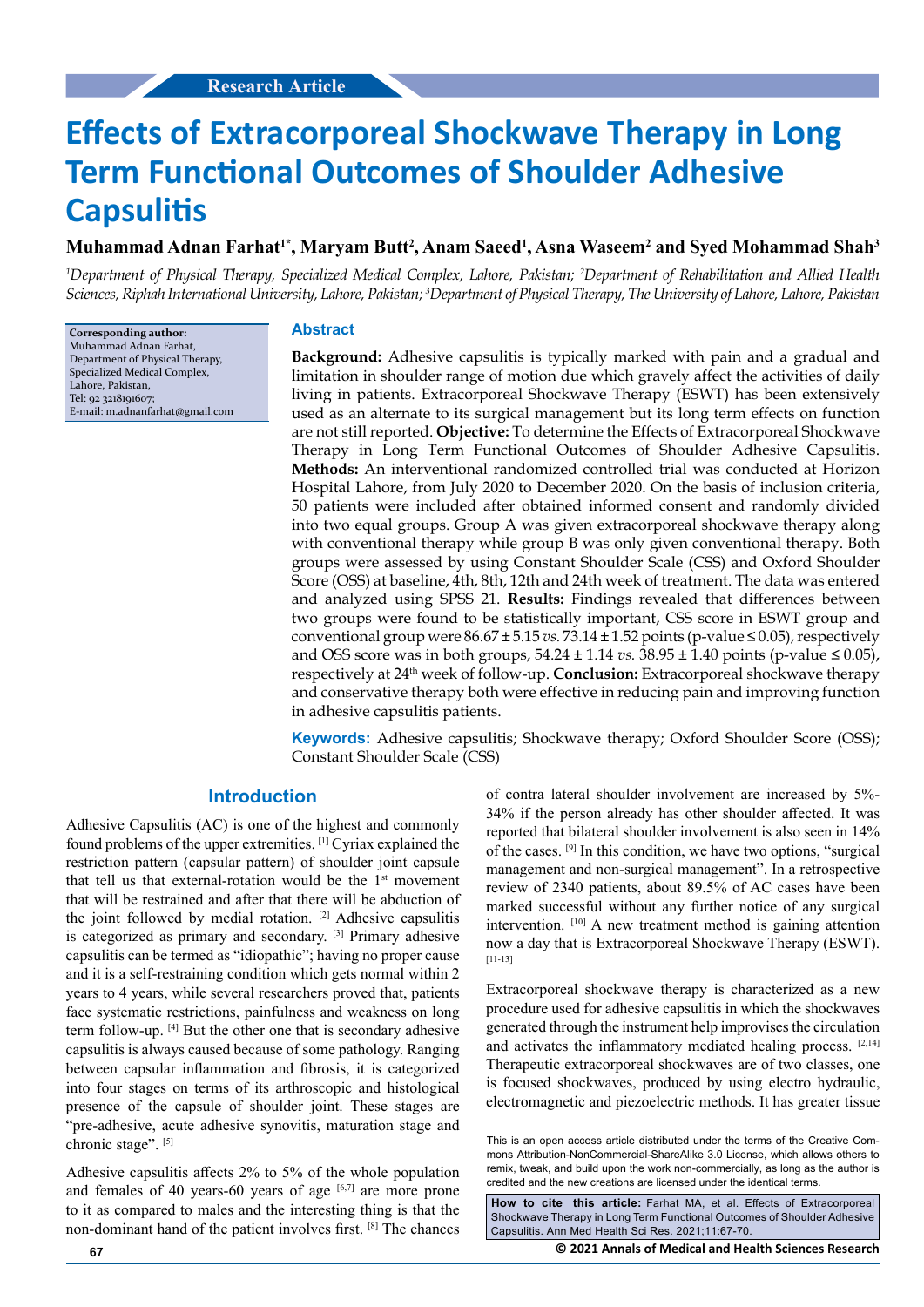penetration power (10 cm) and larger impact force and the on the other hand, is radial shockwaves produced by air compressor and are pneumatic waves and considered as an alternative for the focused shockwaves. [15] The rationale of this study was to compare the treatment effects and evaluate the longterm functional outcomes of ESWT and conventional therapy on pain, Range of Motion (ROM) and functional outcome in patients with shoulder adhesive capsulitis.

# **Materials and Methods**

#### **Design and settings**

An interventional randomized controlled trial (ClinicalTrials.gov Identifier: NCT04578366) was conducted at Horizon Hospital Lahore, from July 2020 to December 2020. Ethical approval was gained from Institutional Review Board (IRB) committee of Riphah International University Lahore campus. All research procedure in this study was conducted in accordance with the principals set forth in Declaration of Helsinki.

#### **Sample selection and sample size**

A total of 65 patients with adhesive capsulitis were selected on the volunteer basis from the free medical campus conducted at the same setting. Informed written consent was taken. The sample size was calculated by WHO sample size with following parameters; the mean disability index (DASH) score in control group 52.5 and in treatment group was 54.8, Confidence Interval (CI) 95%, and power of test was 80%. [4] Out of those 65 patients, 50 met the inclusion criteria and entered the trial with non-probability consecutive sampling technique.

Inclusion criteria included; patients between the age of 35 years-65 years with shoulder pain, having relapsed or episode of pain score  $\geq$  5 at assessment with a previous history of pain from at least last 2 months, restriction of motion (>50% ROM loss in  $\geq 2$  directions in abduction, flexion and external rotation), no other treatment was taken except analgesics with unresponsive ROM restriction from the last 2 months, did not undergo steroidal injection or manipulation under anesthesia. Patients with bilateral shoulder involvement, history of previous surgery of the shoulder, shoulder fracture, cancer, glenohumeral or acromioclavicular arthritis, inflammatory disorders, bleeding disorders, any neuromuscular disorders, severe osteoporosis, pulmonary diseases, pregnancy, implanted pacemaker, and patients with Covid-19 positive (on PCR findings) were excluded from the study.

## **Treatment protocol and data collection**

The researcher conducted a thorough initial examination and assessment of shoulder region after which patients were allocated in experimental (A) and control (B) groups *via* computerized method. Randomization sequence was computergenerated numbers by a biostatistician and allocation was sealed in opaque envelopes to ensure concealment. The patient filled the "Constant Shoulder Score (CSS)" and "Oxford Shoulder Score (OSS)" as subjective measure. Controlled group was given conventional treatment that includes hot pack for 20 minutes, ultrasound for 10 min (3-MHz frequency) at 1.5 W/cm<sup>2</sup>, mobilizations, stretching, Codman exercises, and isometrics of shoulder. Experimental group was given "extracorporeal shockwave therapy" in poster-anterior, antero-posterior and oblique directions along with conventional therapy used for controlled group. ESWT given to experimental group was with 2000 impulses/treatment. The device's air pressure was equal to 3.5 bars, Energy Flux Density (EFD)  $\frac{1}{4} \times 0.16$  mJ/mm2, applicator was of 15 mm and the impulses were applied at a frequency of 8 Hz. 16 One session of ESWT and traditional

| Table 1: The socio-demographic profile of both groups; n=50. |                     |                     |                             |         |  |  |  |  |  |
|--------------------------------------------------------------|---------------------|---------------------|-----------------------------|---------|--|--|--|--|--|
| Age (years)                                                  |                     | Group A (ESWT) n=25 | Group B (Conventional) n=25 | p-value |  |  |  |  |  |
|                                                              |                     | $46.68 \pm 7.85$    | $47.80 \pm 8.48$            | 0.63    |  |  |  |  |  |
| Gender                                                       | Male                | 8(32%)              | 9(36%)                      | 0.213   |  |  |  |  |  |
|                                                              | Female              | 17 (68%)            | 16 (64%)                    |         |  |  |  |  |  |
| BMI                                                          | Normal              | 10 (40%)            | 4 (16%)                     | 0.113   |  |  |  |  |  |
|                                                              | Overweight          | 8(32%)              | 7(28%)                      |         |  |  |  |  |  |
|                                                              | Obese               | 7(28%)              | 14 (56%)                    |         |  |  |  |  |  |
| <b>Affected Arm</b>                                          | Left                | 13 (52%)            | 9(36%)                      | 0.055   |  |  |  |  |  |
|                                                              | Right               | 12 (48%)            | 16 (64%)                    |         |  |  |  |  |  |
| <b>Symptoms duration</b>                                     | 3 months-9 months   | 15 (60%)            | 17 (68%)                    | 0.051   |  |  |  |  |  |
|                                                              | 10 months-14 months | 10 (40%)            | 8(32%)                      |         |  |  |  |  |  |

**Table 2: Comparison of constant shoulder score at pre-treatment, post-treatment and follow at 8, 12, 24th weeks. Level of Assessment Groups Mean ± SD t<sup>\*</sup> P-value** Pre-treatment, 0 week A 23.12 ± 1.24 1.088 0.282 Post-treatment, 4th week <sup>A</sup> 43.83 ± 7.31 0.743 0.462 <sup>B</sup> 42.33 ± 6.67  $F$ ollow-up at 8th week  $A$  56.78 ± 0.74 0.001 1  $56.78 \pm 0.74$ Follow-up at 12th week A 65.0 ± 3.35 1.172 0.248 Follow-up at 24th week <sup>A</sup> 86.67 ± 5.15 11.799 0.0001 <sup>B</sup> 73.14 ± 1.52 \*: Independent sample t test.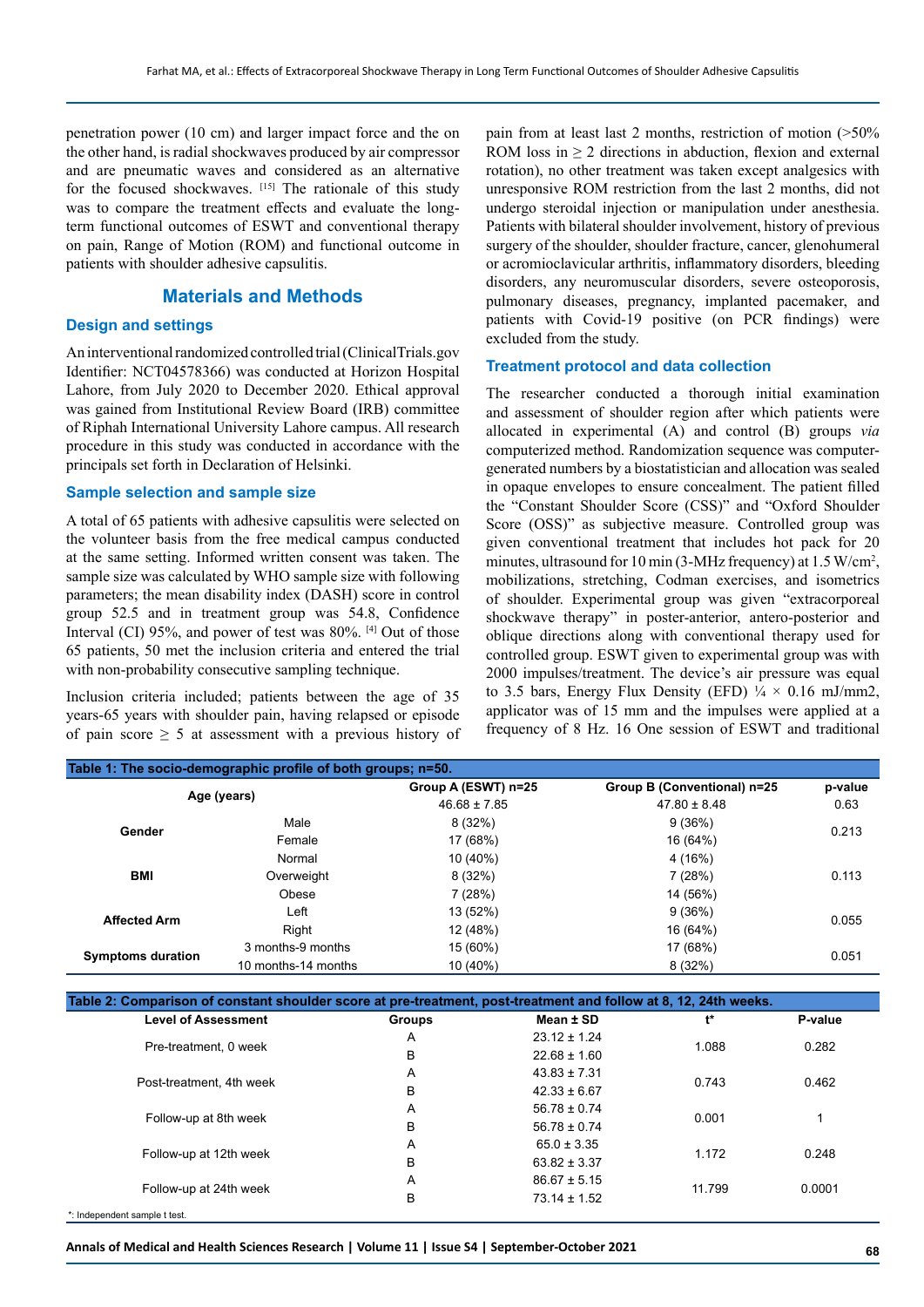| Table 3: Comparison of oxford shoulder score at pre-treatment, post-treatment and follow-up at 8th, 12th and 24th weeks. |               |                |                  |        |         |  |  |  |  |
|--------------------------------------------------------------------------------------------------------------------------|---------------|----------------|------------------|--------|---------|--|--|--|--|
| <b>Level of Assessment</b>                                                                                               | <b>Groups</b> | Numbers of pt. | Mean ± SD        | t*     | P-value |  |  |  |  |
| Pre-treatment, 0 week                                                                                                    | A             | 25             | $16.48 \pm 1.83$ | 0.001  |         |  |  |  |  |
|                                                                                                                          | B             | 25             | $16.48 \pm 1.64$ |        |         |  |  |  |  |
|                                                                                                                          | Α             | 24             | $34.75 \pm 5.37$ |        | 0.0001  |  |  |  |  |
| Post-treatment, 4th week                                                                                                 | B             | 24             | $23.79 \pm 1.91$ | 9.423  |         |  |  |  |  |
|                                                                                                                          | A             | 23             | $45.13 \pm 2.62$ | 26.133 | 0.0001  |  |  |  |  |
| Follow-up at 8th week                                                                                                    | B             | 23             | $29.78 \pm 1.04$ |        |         |  |  |  |  |
|                                                                                                                          | A             | 22             | $51.0 \pm 0.76$  | 48.651 | 0.0001  |  |  |  |  |
| Follow-up at 12th week                                                                                                   | B             | 23             | $33.96 \pm 1.49$ |        |         |  |  |  |  |
|                                                                                                                          | A             | 21             | $54.24 \pm 1.14$ | 39.449 | 0.0001  |  |  |  |  |
| Follow-up at 24th week                                                                                                   | B             | 22             | $38.95 \pm 1.40$ |        |         |  |  |  |  |
| *: Independent sample t test                                                                                             |               |                |                  |        |         |  |  |  |  |

treatment on alternate days was given for four weeks. Data was collected at baseline (initial assessment), then at  $4<sup>th</sup>$  week post treatment. The follow-up period was  $8<sup>th</sup>$  week,  $12<sup>th</sup>$  week and 24th week.

### **Data analysis**

Data analysis was done with SPSS version 21. Normality of the data was assessed by Shapiro-Wilks test of normality and uniformity, based on which parametric or nonparametric test was applied to determine within the group and across the group difference in two groups. To determine any significant difference across the two groups we used independent samples t test. A p value  $\leq 0.05$  was considered as significant.

#### **Results**

The total number of patients was 50 with 25 in each group. Two patient in each group were dropped out due to sickness at post treatment period and at follow-up period  $(4<sup>th</sup>$  week and  $8<sup>th</sup>$  week, n=46). One patient in group A was dropped out due to Covid-19 positive at follow-up period in  $12<sup>th</sup>$  week (n=45). One patient in each was dropped out due to personal reason at follow-up period in  $24<sup>th</sup>$  week (n=43). 21 patients in group A and 22 patients in group B were final analyzed at follow-up period in 24<sup>th</sup> week. The demographic characteristics of patients were studied [Table 1] and Shapiro Wilk test was used for normative data (p-value  $\geq 0.05$ ). Comparison of constant shoulder score and oxford shoulder score at the end of 24<sup>th</sup> week showed significant different across the two treatment groups [Tables 2 and 3].

# **Discussion**

This study was conducted to compare and find the effects of extracorporeal shockwave therapy and conservative therapy on long term pain and functional outcomes of patients with adhesive capsulitis. While analyzing the outcomes measures of this study, it was observed that significant improvement was found in both groups, but extracorporeal shockwave therapy showed improved results in terms of long term pain and functional outcome than conservative treatment. Our study was in agreement with the previous study done by Hussein et al. [4] in which they worked on the hypothesis that radial extracorporeal shockwave therapy is surely efficient and safe option in treating adhesive capsulitis. In comparison to placebo treatment, patients that were treated with radial ESWT showed marked statistically significantly reduction in VAS score by averaged 3.5 points and

prominently improvement in DASH score by 53.8 points, at all follow-up examinations. In our study we compared Constant Shoulder Score (CSS) and Oxford Shoulder Score (OSS) of extracorporeal shockwaves therapy with 86.7 points and 54.2 points, respectively at 24th week follow-up assessment. Pain and ROM scales are included in these two scales, CSS and OSS which we used to assessed the patients.

Chen et al. [16] conducted an RCT, they included 40 patients having primary adhesive capsulitis to compare whether ESWT show better improvement in functional outcome or oral steroid therapy. Functional outcomes evaluation was done using the tools Constant Shoulder Score (CSS) and Oxford Shoulder Score (OSS), both groups were having equal functional scores at baseline. After 4 weeks' treatment plan, the CSS in ESWT group was improved significantly in comparison with the steroid therapy ( $p=0.009$ ). After 6 weeks, the EWST group showed marked improvement in both CSS and OSS as compared to steroid group (P<0.001 and P=0.020, respectively). At the end of 12 weeks, the final evaluation, the ESWT still showed marked improvement than the steroid group in terms of CSS and OSS evaluation ( $p=0.041$  and  $p=0.045$ , respectively). Whereas, in our study CSS and OSS scores were significantly improved in ESWT group as compared to conventional group  $(p=0.0001,$ respectively) at 24th week follow-up assessment.

A study was done by Park et al. [14] to examine the effects of ESWT on patient pain and functions with diabetic frozen shoulder. They used two tools to measure the pain and degree of functional disorder and the tools were VAS and patient-specific functional scale. In comparison both groups showed significant improvement in VAS and patient-specific functional scale; however experimental group showed lower score as compared to the control group. But in our study intervention protocols, ESWT proved to be a good addition in treatment of adhesive capsulitis. Due to the Covid-19 lockdown that was imposed nationwide, no physiotherapist could be hired as thus the research administrator had to himself provide interventions. Also, there was no funding source to hire another physiotherapist. Patients dropped out due to Covid-19 during the study. Adhesive capsulitis treatment is itself a prolong treatment so patient might become loose interest in treatment due to prolong follow-up. Future researches should include a group of patients on who wait and see policy is administered in order to compare and see the actual clinical difference produced in response to ESWT.